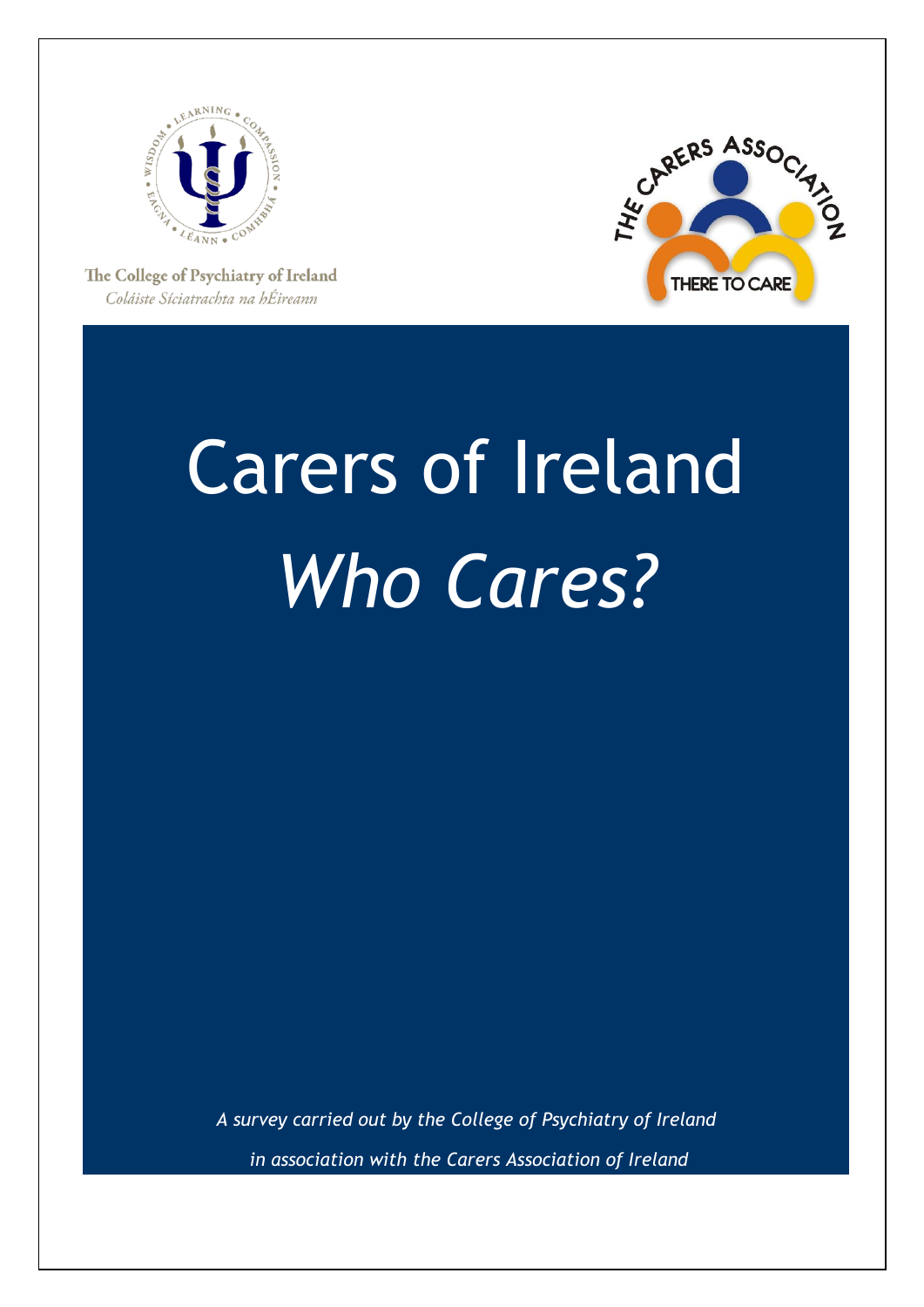#### *Carers of Ireland: Who Cares?*

#### **Background**

The *Carers of Ireland: Who Cares?* survey is one of the most comprehensive and major studies carried out in Europe on the lives and attitudes of voluntary carers in the Republic of Ireland. The project was born out of the need to evaluate the experience of the carer in an Irish context and examine the wide range of physical and/or mental health problems potentially suffered by the carer and the person being cared for. Up to that point no such Irish study existed.

The study was undertaken jointly by the College of Psychiatry of Ireland and the Carers Association of Ireland to ascertain the mental & physical wellbeing of carers as well as their attitude to specific aspects of caring – financial status, relief and respite opportunities, illnesses of the cared for person, conditions in which they care, and caring related training received or required. *The final analysis gives a detailed picture of the effect caring has on their quality of life.*

This document outlines some of the key findings of the survey which have been extracted from the full study which includes 1,990 responses from 10,000 surveys distributed to carers on the Carers Association of Ireland database representing a 20% response rate.

The full analysis and survey distributed is available on [www.irishpsychiatry.ie](http://www.irishpsychiatry.ie/) or by contacting The College of Psychiatry of Ireland on 01 661 8450.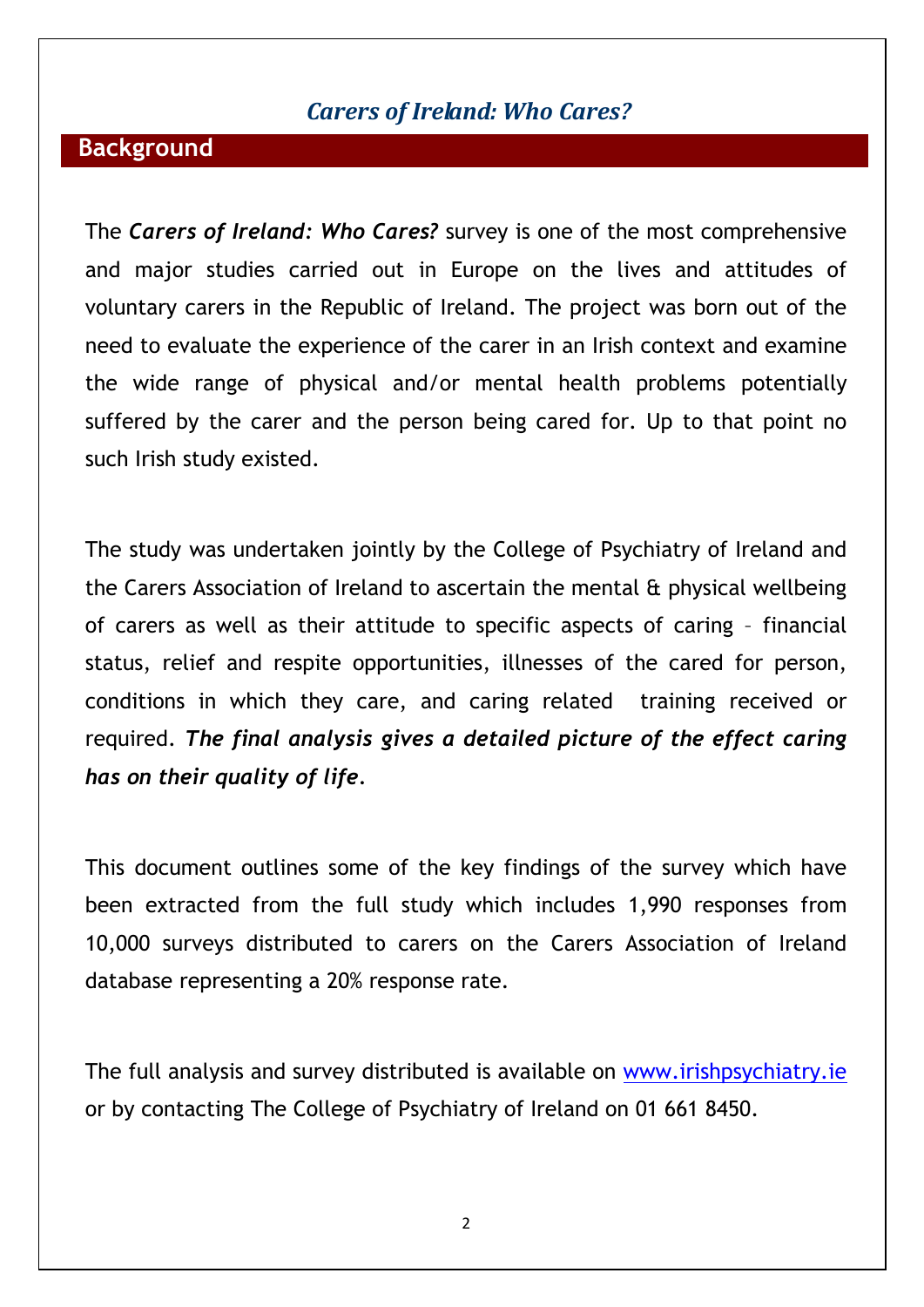#### **The Person being Cared for - Key Findings:-**

- Slightly more likely to be **female**
- Average age **62 years**
- Most likely to be a parent of Carer(35%,696) and living in Carer's home(26% spouse & 23%child)
- Most have a medical illness requiring need for caring, but mental illness also very prevalent.
- **More than half** of those being cared-for **had no-one else living with them** (other than their carer). Of those who had someone else living with them, most (65%) did not/were not able to provide care to them. Of those living with them who could help, males were more likely to (be able to) help out.

#### **The Carer - key findings**

- Vast **majority** of carers are **female and married/cohabiting**
- Over half of carers are between **45-64 years** of age; **One fifth** are **over 65 years.**
- **Most** of the carers are **retired** and **over one fifth** are **unemployed.**

More than **20%** of carers are **over 65** years old

Almost **40%** of all Carers have carried out



the caring role for between **1 and 5 years; 57% for over 6 years**. **12.4% for over 20 years**

 The vast majority **(80%) of Carers** spend **more than 35 hours per week** caring.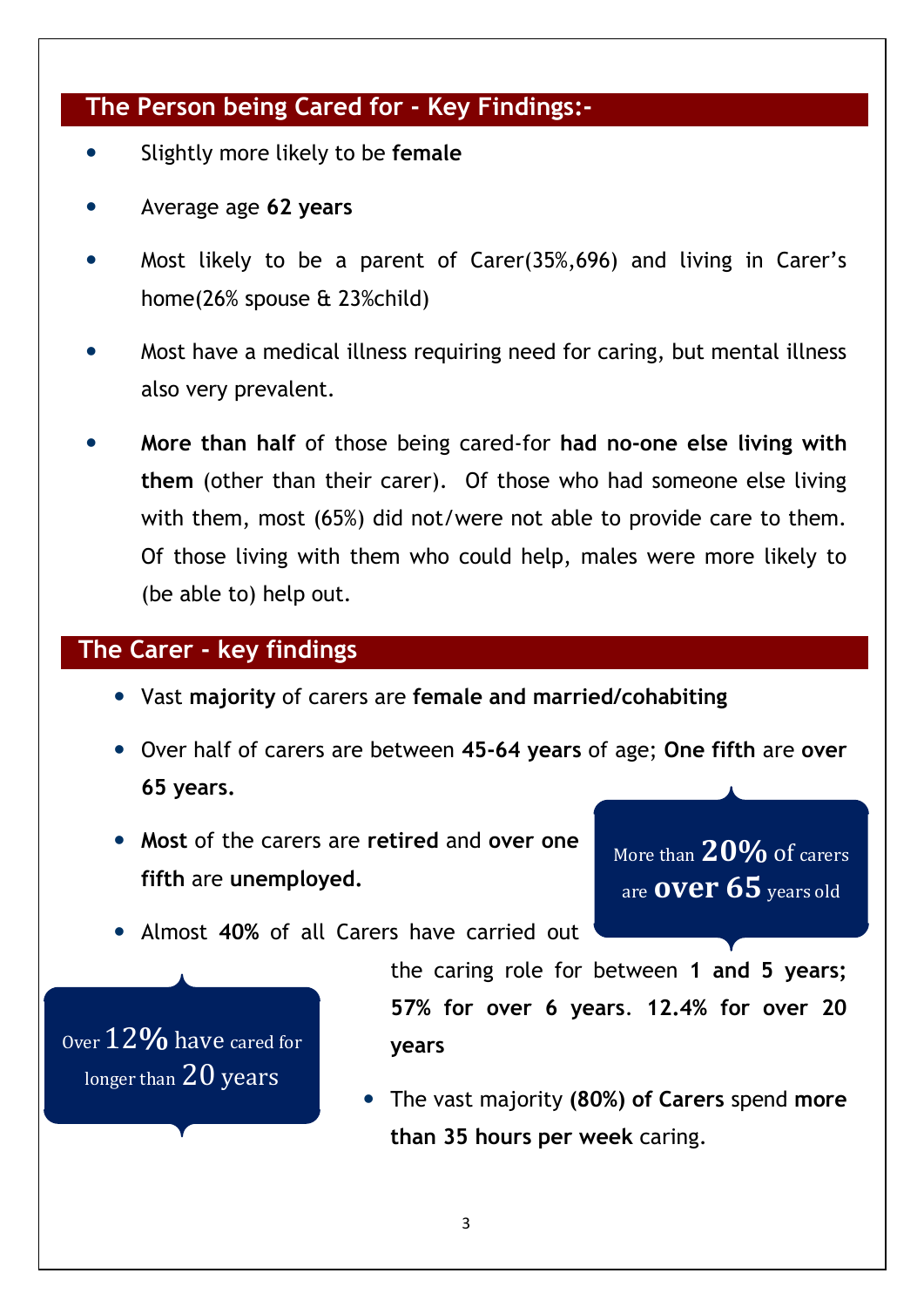The vast majority of those **carers (20%) who do not live with** person being cared for **visit them daily**



#### **The Carer's role and health - key findings**

- Most Carers **(**71**%)** reported their health as "quite-good" or "very-good", but well **over 50% experienced being mentally & physically "drained" by their role.**
- Regular **carer tasks most reported to cause illhealth** reported as:
	- dealing with verbal/emotional abuse
	- coping with bizarre/inconsistent behaviour
	- getting up in the night
- dealing with physical aggression
- **Over half** (>1,000) of Carers had a **medical problem (**most frequent being back injury)
- **Physical medical** problems most reported to be worsened by caring reported as:
	- o backache
	- o bruising/cuts
	- o peptic ulcer disease
	- o high blood pressure
- **Medical mental health problems - Over half** of Carers reported having been **diagnosed with a significant mental health problem**,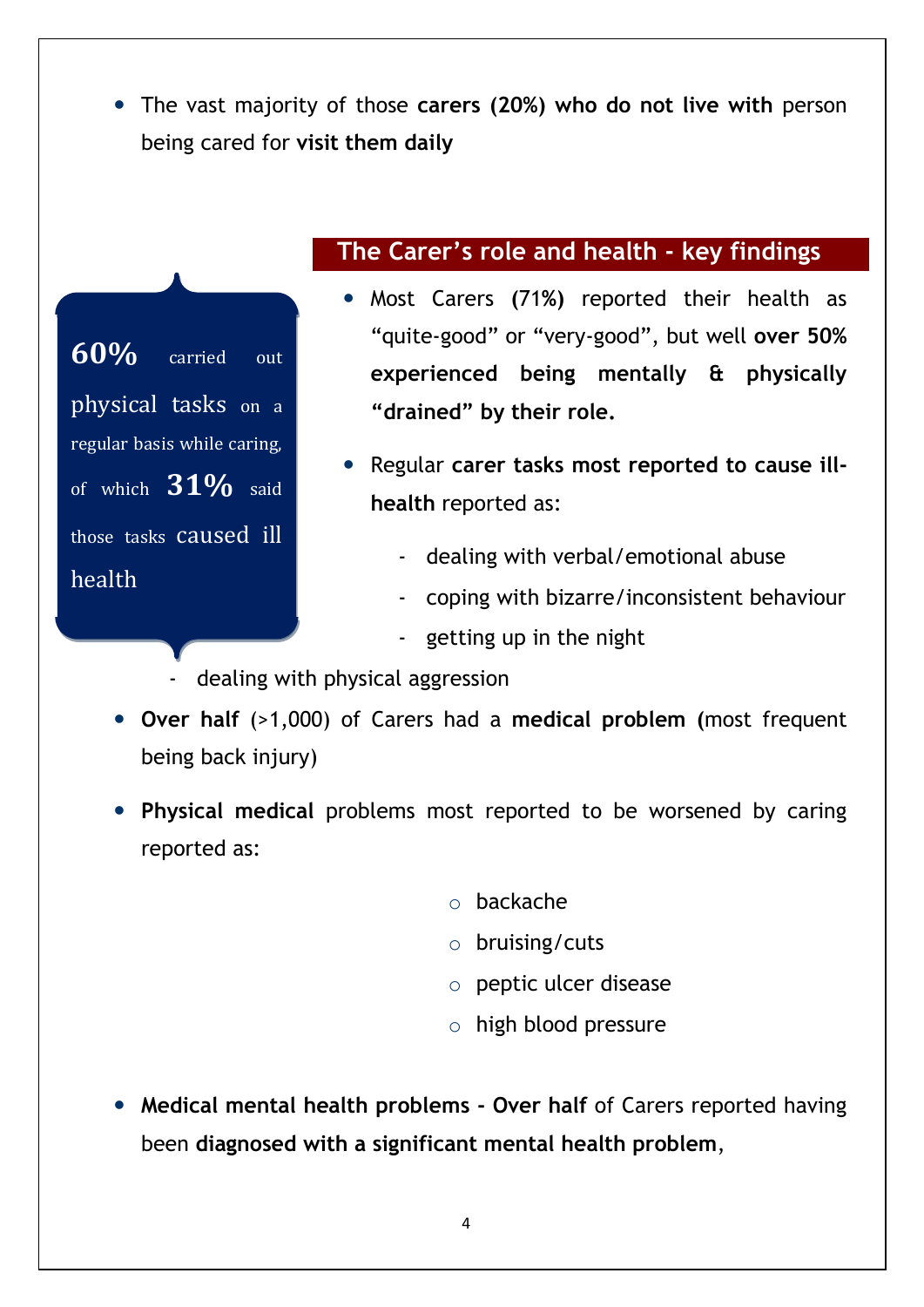Of the **31%** who reported being diagnosed with an anxiety disorder **69%** said it was caused or made worse by their caring role.

- The **most frequent** mental health problem is **anxiety disorder**.
- Both **anxiety and depressive disorder** were reported to be the medical conditions most highly **associated with their caring role.**

 Most carers **worried** how the person being caredfor would cope **if they could not care any longer due to illness/death**

 Most carers reported that they had **no time for themselves** due to caring.

### **The Carer's experience of services - Key findings**

- Carers reported that the services which provided **most ongoing support** to them are:-
	- G.P.,
	- Care workers,
	- Carer/charity organisations
	- Community PHNs/religious groups.
- **Vast majority** (74%) of respondents reported that **services** made available to them for their role as carer are **inadequate**.
- **12%** of carers reported that they **could not access services**.
- **Respite services** for the cared for :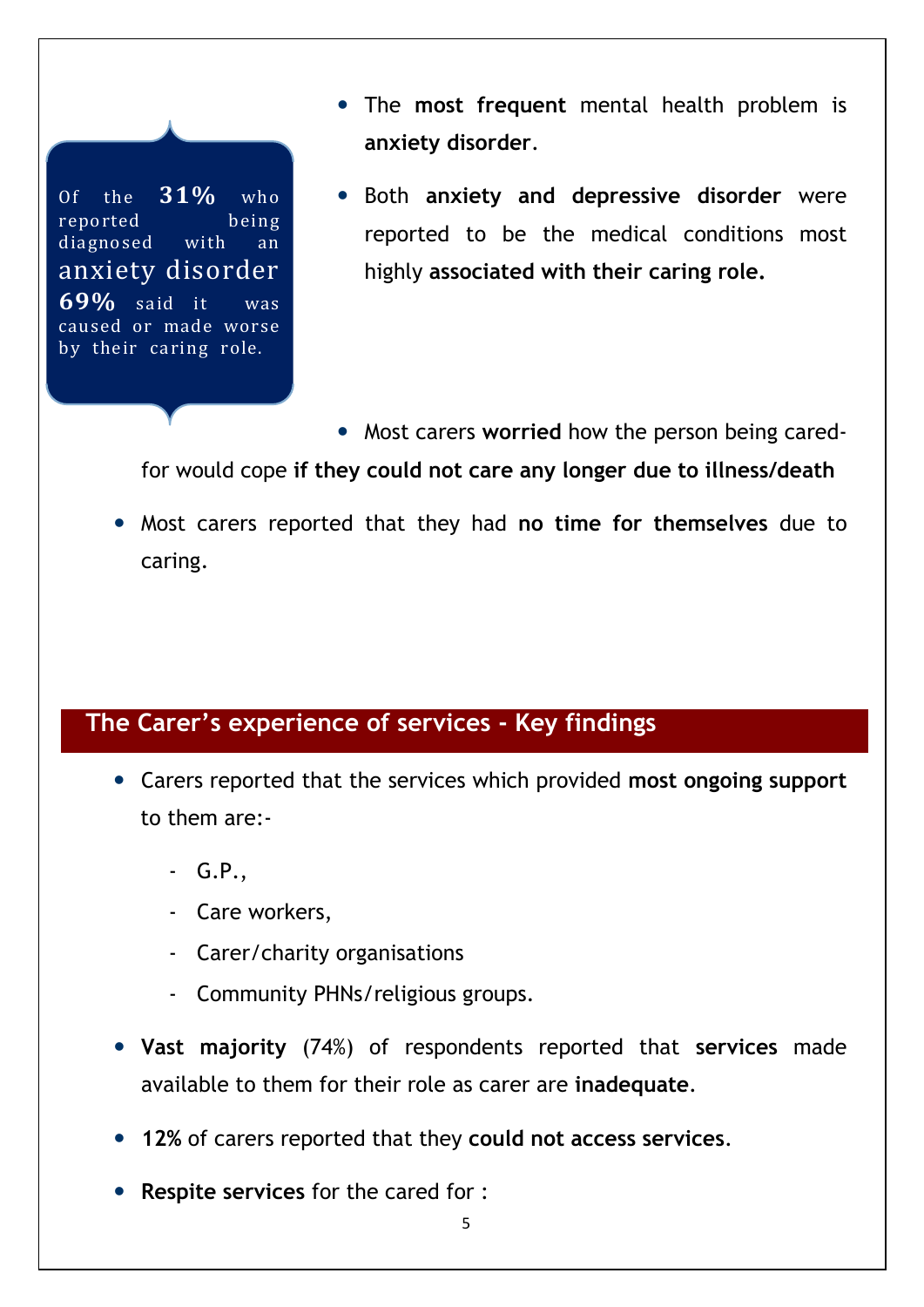Just over half (>1,000) of Carers knew whether the person cared-for has opportunities for respite care. The availability of respite was variable.

#### **The Carer's experience of services - Key findings (cont'd)**

Over one in five respondents reported that the person cared for refuses to go into respite care.

- **Weekly Help to Carer**:
	- $\rightarrow$  at least half of Carers(1,000) reported not **receiving any extra help** with caring

**57%** of carers are physically drained

 $\rightarrow$  the **average** amount of **weekly** help received by

Carers is:-

- **4.1** (SD 11.3) hours is paid-for by Carer or person caredfor(median 0 hours)
- **6.8** (SD 10.0) hours is free or provided by others (median 4 hours).

## 6  **What Carers say would help them carry out their role** At **least 9.6 extra hours** per-week to improve their own health **Better and more flexible back-up support services**, especially home-help & respite care, to allow them to have a break. **More financial support 63.4%** mentally / emotionally drained **59%** have no time for personal hobbies or social life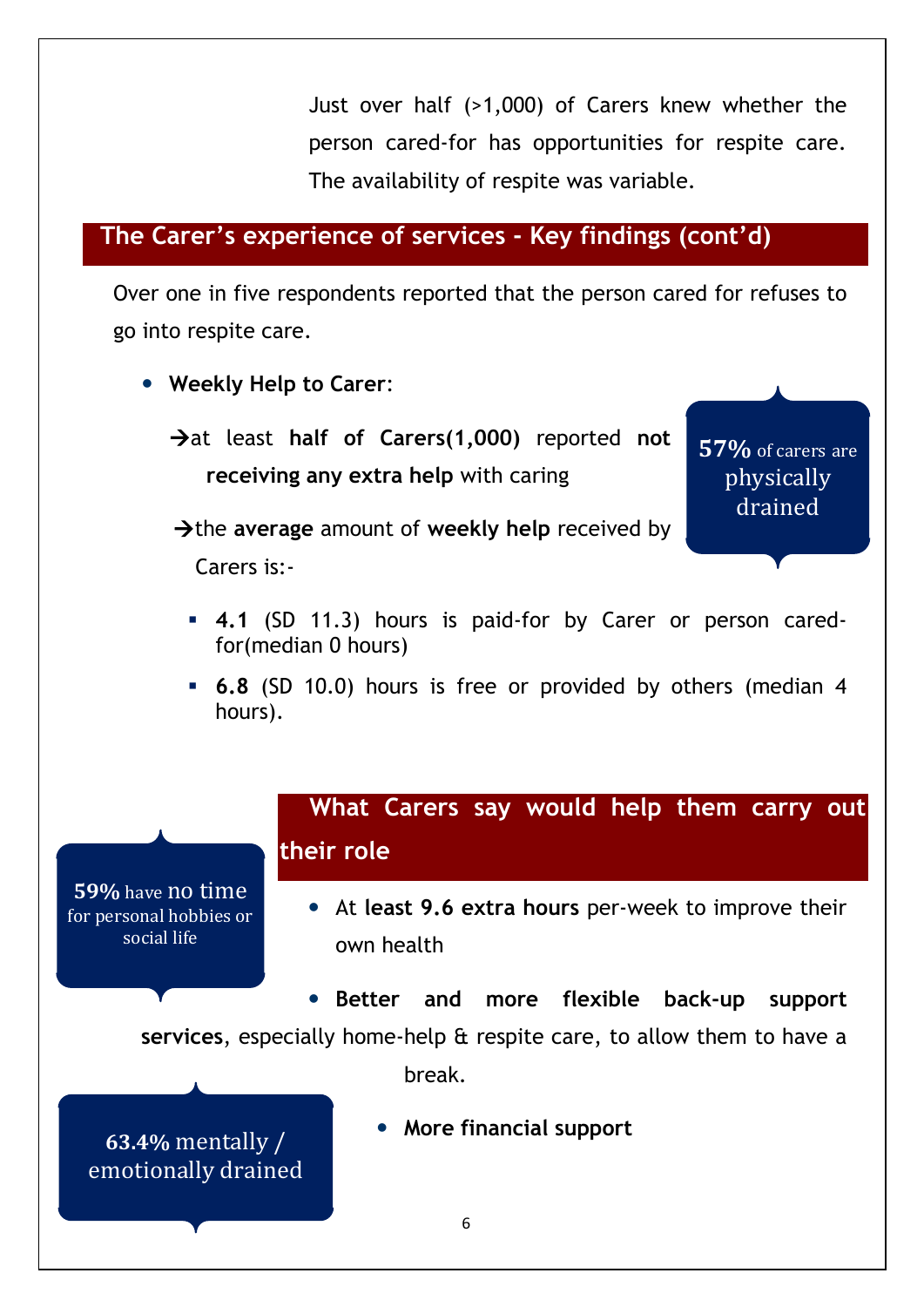- More **understanding** and **"joined-up thinking"** between agencies relating to caring
- **Psychological support**
- **Training** to aid them in their caring role

**55%** experienced sleep deprivation/ disturbance

 $\rightarrow$ The vast majority of carers had never received training to help them carry out their role and would like training made available to them.

**Lack of Understanding about caring.**

 $\rightarrow$  Most carers believe that people do not understand what is involved in caring and that there **should be more publicity about caring.**

#### **In Summary**

- This is the first study in Ireland and UK to examine the impact of laycaring on the mental & physical health of Carers, using a random sampling method. It is also the largest study of its kind to be carried out in Ireland & UK on Carer experience
- The study highlights the real challenges faced by Carers in their role and the effects these have on their mental and physical health
- It provides insights into what changes Carers would like to see addressed in present & future planning of services

**Recommendations**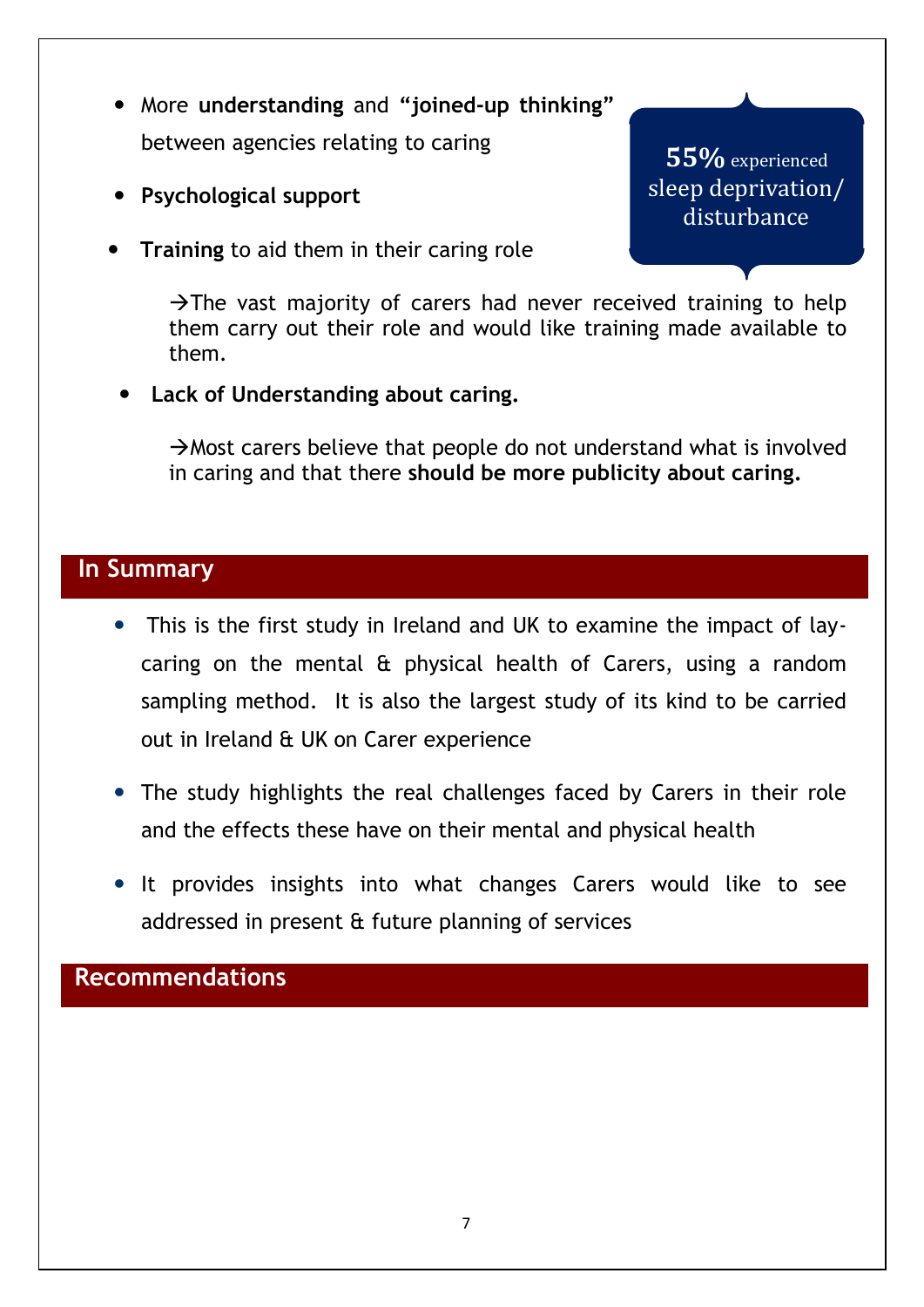Acknowledgements: